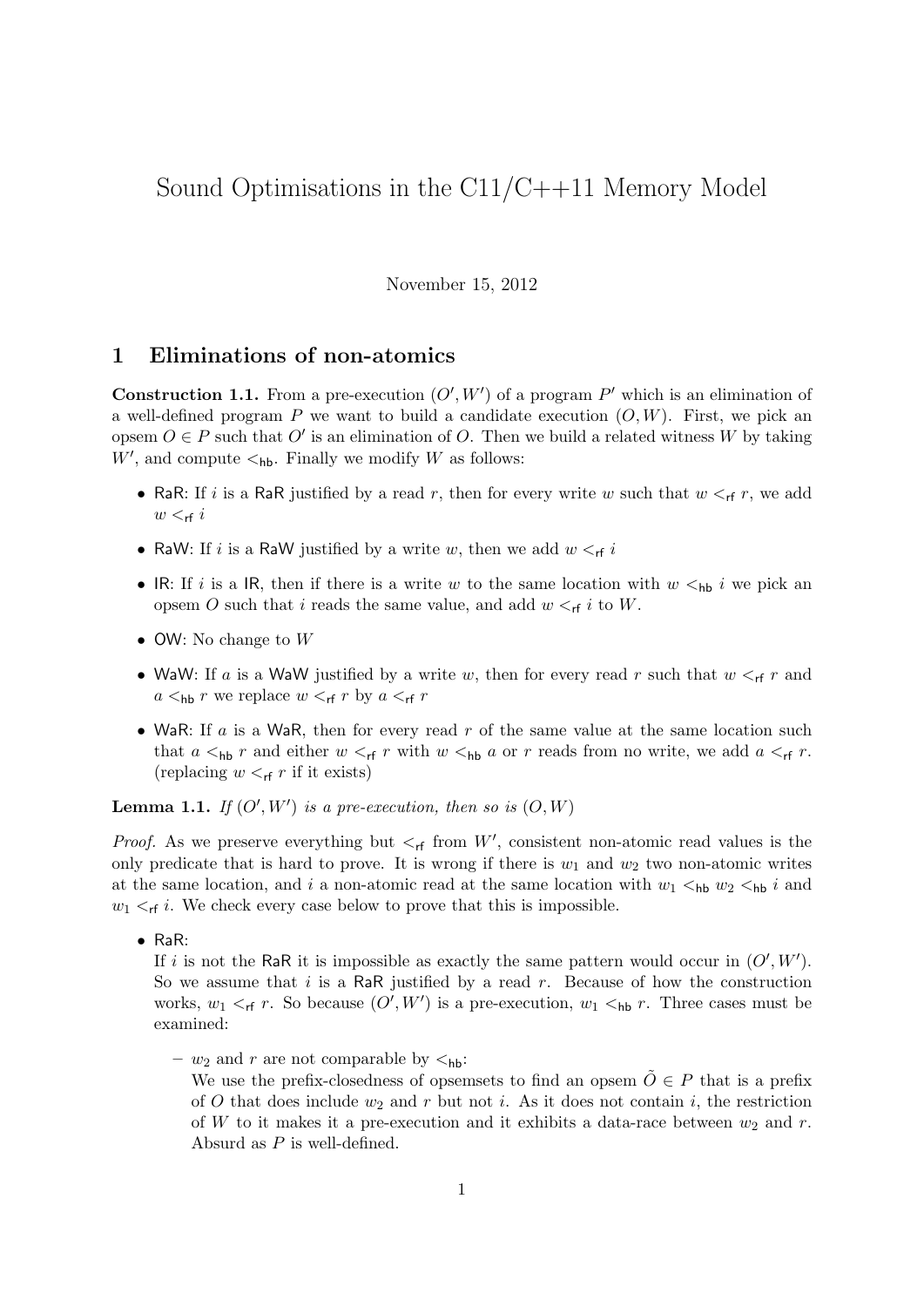$- w_2 <_{\text{hb}} r$ :

Then  $w_1$   $\lt_{hh}$   $w_2$   $\lt_{hh}$  r and  $w_1$   $\lt_{rf}$  r in  $(O', W')$  as well which is impossible as it is a pre-execution.

 $- r <sub>hb</sub> w<sub>2</sub>:$ 

If  $w_2$  is in the same thread as r and i, then  $r \leq_{\text{sb}} w_2 \leq_{\text{sb}} i$ , which is impossible by definition of RaR. Otherwise, there must be a release action  $a$ , and an acquire action b such that  $r \leq_{\text{sb}} a \leq_{\text{hb}} w_2 \leq_{\text{hb}} b \leq_{\text{sb}} i$ , which is also impossible by definition of RaR

• RaW:

Again, if the eliminated access is not i, the same problem would happen in  $(O', W')$ , so we assume  $i$  is the eliminated access. So there must be a write  $w$  that justifies  $i$  being a RaW and  $w <_{rf} i$ . By construction we only add one  $\lt_{rf}$  edge, so  $w = w_1$  and  $w_1 <_{sb} i$ .  $w_2$  can't be in the same thread by definition of RaW and if it is in another thread, there must be a release-acquire pair between  $w_1$  and r to justify the  $\lt_{hb}$  edges, which is again impossible.

 $\bullet$  IR:

Impossible by construction, as we chose a write that is maximal with regards to  $\lt_{hb}$  as the origin of the  $\lt_{rf}$  edge.

• OW:

Because in this case we do not change any  $\lt_{rf}$  edge, the only hard case (for which the problem is not directly present in  $(O', W')$ , is if  $w_2$  is the OW. So there is a write  $w_3$  that justifies it, and  $w_2 <_{sb} w_3$ . There are three cases to be looked at:

–  $w_3$  and i are not comparable by  $\lt_{hb}$ :

By receptiveness of opsemsets we can pick a new one where  $i$  reads the same value as  $w_2$ . Then we use prefix-closedness to get a prefix  $\hat{O}$  from that opsem, that contains  $w_3$  and i but nothing after i. By restricting W to that opsem, and replacing  $w_1 <_{\sf rf} i$ by  $w_2 <$ <sub>rf</sub> i, we get a pre-execution. It has a data-race (or an unsequenced-race) between  $w_3$  and i, which is impossible as P is well-defined.

 $- w_3 <_{\text{hb}} i$ :

Then we also have  $w_1 <_{hb} w_3 <_{hb} i$  and  $w_1 <_{rf} i$  in  $(O', W')$  which is impossible as  $(O', W')$  is a pre-execution

 $- i <sub>hb</sub> w<sub>3</sub>:$ 

Either  $i$  is in the same thread (impossible by definition of  $OW$ ) or there is a releaseacquire pair between  $w_2$  and  $w_3$  to explain the  $\lt_{hb}$  edges (impossible for the same reason)

• WaW:

Either of the writes can be the eliminated one:

– If  $w_1$  is the WaW:

It is justified by a write w, with  $w <_{hb} w_2 <_{hb} i$  and  $w <_{rf} i$  in  $(O', W')$ , which is impossible as  $(O', W')$  is a pre-execution.

- If  $w_2$  is the WaW, justified by a write w:
	- ∗ If w and w<sup>1</sup> are not comparable by <hb:
		- We use the prefix-closedness of opsemsets to find an opsem  $\ddot{O} \in P$  that is a prefix of O that does include w and  $w_1$  but not  $w_2$  or i. As it does not contain  $i$ , the restriction of  $W$  to it makes it a pre-execution and it exhibits a data-race between w and  $w_1$ . Absurd as P is well-defined.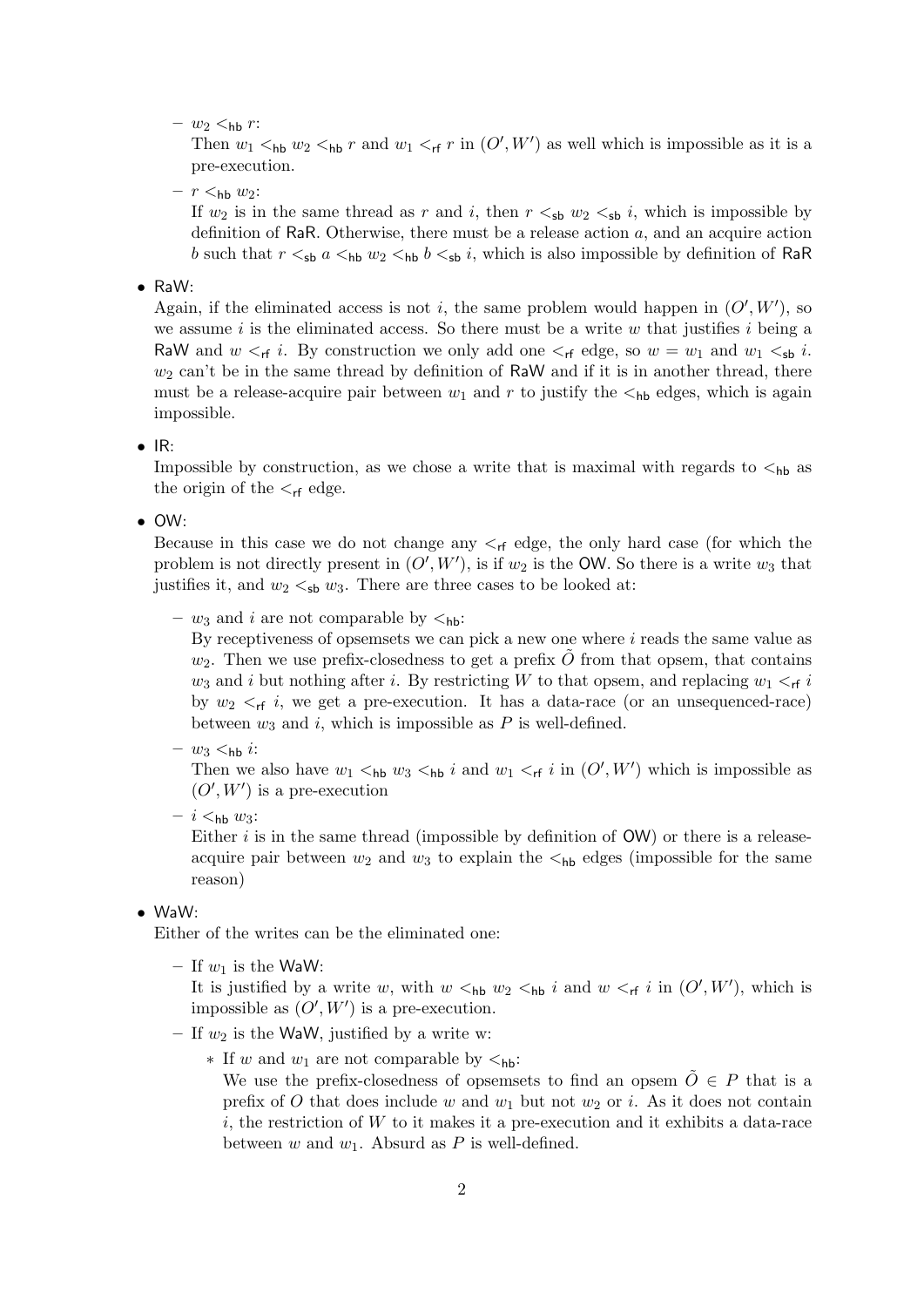∗ If  $w <_{hb} w_1$ :

Either  $w_1$  is in the same thread as w and  $w_2$  or there is a release-acquire pair between them to account for the  $\lt_{hb}$  edges. Both are impossible by the definition of WaW

 $∗$  If  $w_1 <$ <sub>hb</sub> w:

Then  $w_1$   $\lt_{hb}$   $w \lt_{hb} i$  and  $w_1 \lt_{rf} i$  in  $(O', W')$  which is impossible because it is a pre-execution.

#### • WaR:

– If  $w_1$  is the WaR:

In  $(O', W')$ ,  $w_2 <_{\text{hb}} i$ , so i must be from some write  $w_0$  as  $(O', W')$  is a pre-execution. By construction,  $w_0 <_{hb} w_1$  So  $w_0 <_{hb} w_2 <_{hb} i$  and  $w_0 <_{rf} i$  in  $(O', W')$ , which is impossible as it is a pre-execution.

- If  $w_2$  is the WaR, justified by a read r:
	- $∗$  If  $w_1$  and r are not comparable by  $lt_{hb}$ :

We use the prefix-closedness of opsemsets to find an opsem  $O \in P$  that is a prefix of O that does include  $w_1$  and r but not  $w_2$  or i. As it does not contain  $i$ , the restriction of  $W$  to it makes it a pre-execution and it exhibits a data-race between  $w_1$  and r. Absurd as P is well-defined.

\* If 
$$
w_1 <_{\text{hb}} r
$$
:

By construction, there must exist some write  $w_3$  such that  $w_3 <_{\sf rf} r$ . Four cases follow:

 $\cdot$   $w_3$  and  $w_1$  are not comparable by  $\lt_{hb}$ :

We use the prefix-closedness of opsemsets to find an opsem  $\tilde{O} \in P$  that is a prefix of O that does include  $w_3$  and  $w_1$  but not  $w_2$  or i. As it does not contain i, the restriction of  $W$  to it makes it a pre-execution and it exhibits a data-race between  $w_3$  and  $w_1$ . Absurd as P is well-defined.

 $\cdot w_3$   $\lt_{\text{hb}} w_1$ :

We would have  $w_3 <$ <sub>hb</sub>  $w_1 <$ <sub>hb</sub>  $r$  and  $w_3 <$ <sub>rf</sub>  $r$  in  $(O', W')$ , which is impossible as it is a pre-execution

 $\cdot w_1$   $\lt_{hb} w_3$ :

We would have  $w_1 <_{hb} w_3 <_{hb} i$  and  $w_1 <_{rf} i$  in  $(O', W')$ , which is impossible as it is a pre-execution

 $\cdot \; w_1 = w_3$ :

As  $(O', W')$  is a pre-execution, and  $w_1 <_{rf} r$  in it,  $w_1$  is of the same value as r, and thus of the same value as  $w_2$ . So by construction i would read from  $w_2$  instead of  $w_1$ .

 $\Box$ 

**Lemma 1.2.** If  $(O', W')$  a pre-execution exhibits an undefined behavior, then so does  $(O, W)$ (built by the construction above).

Proof. We look at the the four possible cases:

• Unsequenced race:

If a and b are in an unsequenced race in  $(O', W')$ , they still are in it in  $(O, W)$  as we do not change  $\lt_{sb}$  in the construction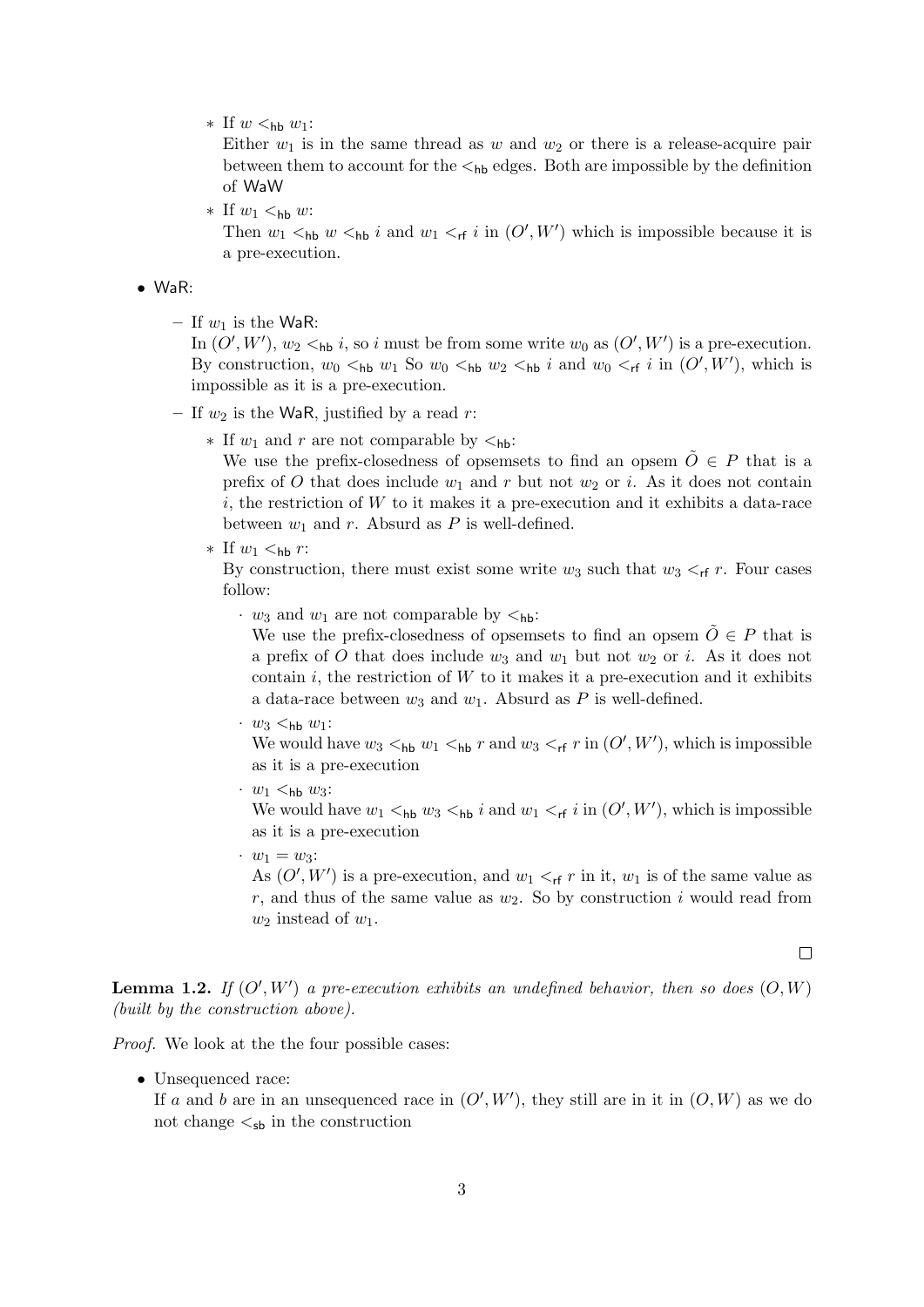#### • Data race:

The same:  $\lt_{hb}$  is preserved during the construction

• Indeterminate read:

We mostly add  $\leq_{\sf rf}$  edges in the construction to new reads, or we replace already-existing edges. The only exception is in the case for WaR: If  $w$  is a WaR justified by a read  $r$ , i is an indeterminate read and  $w <_{hb} i$ , then  $w <_{rf} i$  in  $(O, W)$  and not in  $(O', W')$ . However, if there exists  $w_1$  such that  $w_1 <_{\sf rf} i$  in  $(O', W')$ , then  $w_1 <_{\sf hb} r$ , as  $(O', W')$ is a pre-execution. And thus  $w_1 <_{hb} i$  as  $r <_{sb} w <_{hb} i$ , which is impossible as  $(O, W)$ is a pre-execution. So there is no such  $w_1$ , and r is also an indeterminate read, in both  $(O', W')$  and  $(O, W)$ 

• Bad mutexes:

Trivial as we do not affect synchronisation actions in any way.

 $\Box$ 

**Theorem 1.1.** Let the opsemset  $P'$  be an elimination of an opsemset P. If P is well-defined, then so is  $P'$  and any execution of  $P'$  has the same behavior as some execution of  $P$ .

*Proof.* First, if P' were to be ill-defined, there would be a pre-execution  $(O', W')$  of P' that exhibits an undefined behaviour. By the above lemmata, it is possible to build a corresponding pre-execution  $(O, W)$  of P that also exhibits an undefined behaviour, which is impossible as P is assumed to be well-defined. So  $P'$  is well-defined

And by the lemmata above, for every execution  $(O', W')$  of P' we can build an execution  $(O, W)$ of P, that have the exact same observable behavior (by construction, we do not affect in any way synchronisation actions).  $\Box$ 

### 2 Proof of soundness of adding  $\lt_{\text{sh}}$  edges

**Theorem 2.1.** Let the opsemset  $P'$  be a linearisation of the opsemset P. If P is data-race free then so is  $P'$ , and any execution of  $P'$  has the same observable behaviour as some execution of P

Proof. Same as structure as for the theorem on eliminations, see below for the appropriate lemmata  $\Box$ 

**Construction 2.1.** We only delete the extra  $\lt_{sb}$  edges to build O. W is the same as W'.

**Lemma 2.1.** If  $x \leq_{\text{hb}} y$  in  $(O, W)$ , then  $x \leq_{\text{hb}} y$  in  $(O', W')$ 

*Proof.* We keep  $\lt_{sw}$  and  $\lt_{asw}$  constant, and the property is true of  $\lt_{sb}$ , so it is also true of  $\Box$  $<$ hb.

**Lemma 2.2.** If  $(O', W')$  is a pre-exectution then  $(O, W)$  is too.

*Proof.* We check all clauses of  $(O, W)$  being a pre-execution:

- consistent locks:  $\lt_{\textsf{sc}}$  is preserved, and  $\lt_{\textsf{hb}}$  is more restricted in  $(O, W)$  than in  $(O', W')$
- consistent sc-order: Same reason as above (plus we preserve  $\lt_{\text{mo}}$ ).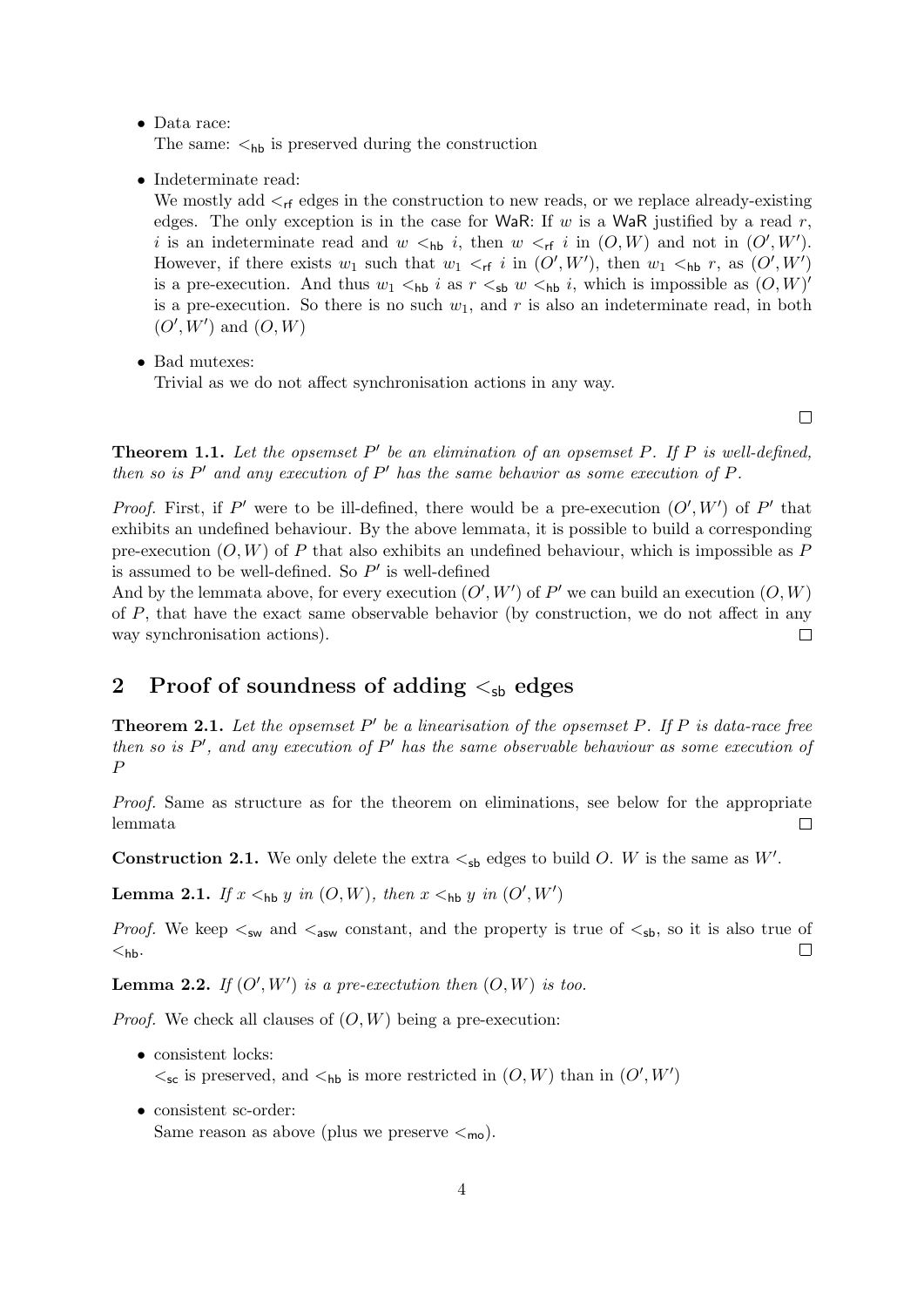- consistent mo-order: Same reason as above
- Well-formed reads-from mapping:  $\lt_{rf}$  is preserved
- consistent non-atomic read values: Only problematic if either
	- $-w <_{\sf rf}^{(O,W)} r$  and not  $w <_{\sf hb}^{(O,W)} r$  while  $w <_{\sf hb}^{(O',W')} r$ . In that case w and r are unrelated by  $\lt_{\mathsf{hb}}^{(O,W)}$ , so we pick another witness, where r reads from the latest write in  $\lt_{hb}$  that happens-before it, and we have a contradiction with the fact that P is well-defined
	- $-$  Or  $w1 \leq^{(O,W)}_{\text{hb}} w2 \leq^{(O,W)}_{\text{hb}} r$  and  $w1 \leq^{(O,W)}_{\text{rf}} r$ , but then the same problem would have occured in  $(O', W')$
- consistent atomic read values: Only problematic if either:
	- $-w <_{\sf rf}^{(O,W)} r$  and  $r <_{\sf hb}^{(O,W)} w$ . But in that case, the same problem exist in  $(O', W')$
	- Or  $w1 \leq_{\text{hb}}^{(O,W)} w2 \leq_{\text{hb}}^{(O,W)} r$  and  $w1 \leq_{\text{rf}} r$ , but then the same problem would have occured in  $(O', W')$
- coherent memory use:  $\leq_{\sf rf}$ ,  $\leq_{\sf mo}$  are the same in  $(O, W)$  and  $(O', W')$ , and  $\leq_{\sf hb}$  is preserved going from  $(O, W)$ to  $(O', W')$
- sc-reads restricted: Same as above.
- sc-fences heeded: Same as above
- RMW-atomicity: Same as above

 $\Box$ 

#### **Lemma 2.3.** If  $(O', W')$  exhibits an undefined behavior, then so does  $(O, W)$

Proof. We look at the the four possible cases:

- Unsequenced race:  $\lt_{sb}$  edges are only added, not deleted
- Data race:  $\lt_{sb}$  edges (and thus  $\lt_{hb}$  edges too) are only added, not deleted
- Indeterminate read:  $\leq_{\sf rf}$  is preserved, so obvious
- Bad mutexes:

 $\lt_{sc}$  is identical between both pre-execs, and if the pattern with unlock using  $\lt_{sb}$  is absent in  $(O', W')$ , then it is also absent in  $(O, W)$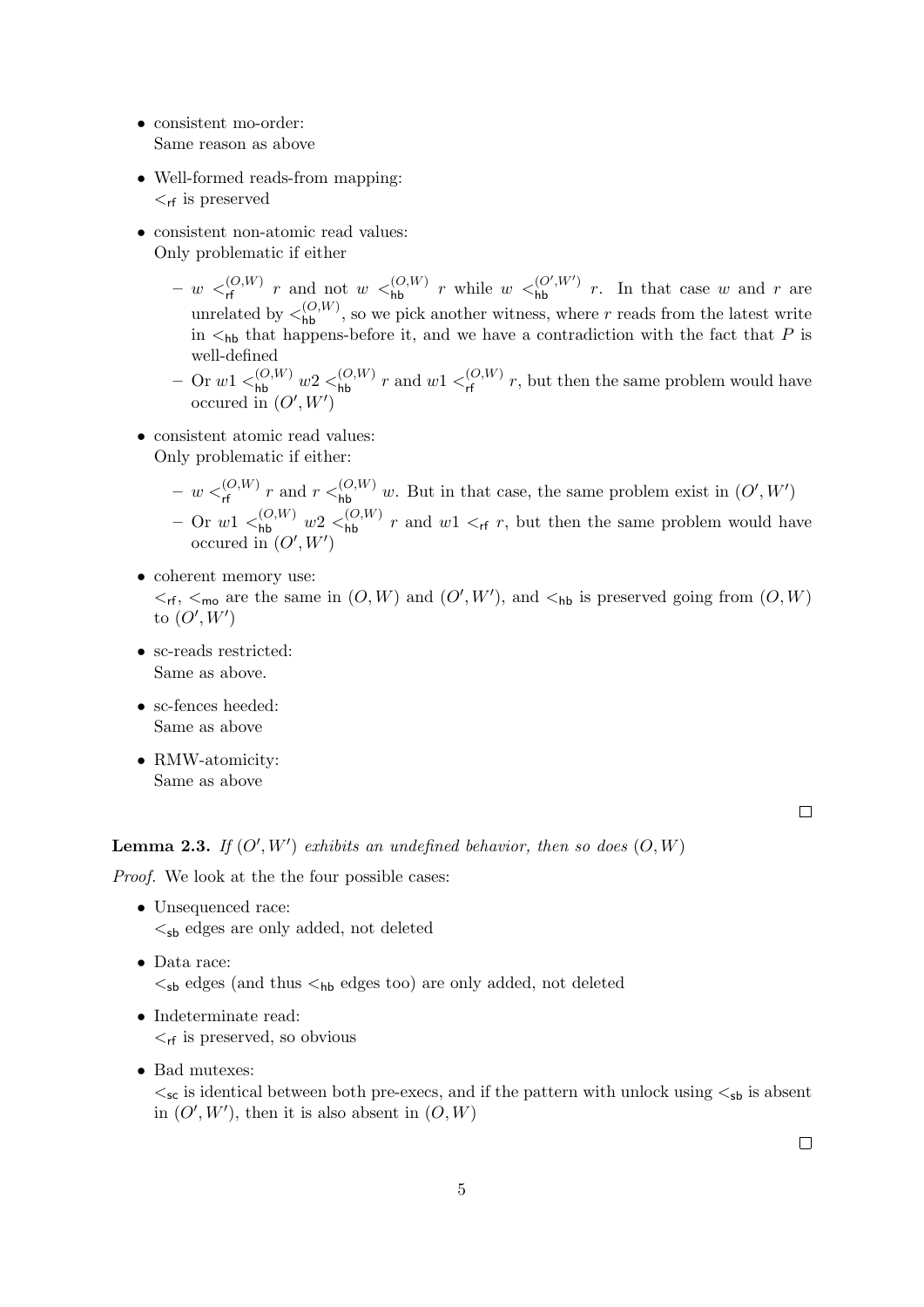## 3 Proof of the theorem on introduction of redundant reads

**Definition 3.1.** A read  $a = Rlv$  can be introduced in  $(O', W')$  if:

- RaR-introduced:
	- ∀b access to l,  $a \leq_{\text{sb}}^{(O',W')} b$  or  $b \leq_{\text{sb}}^{(O',W')} a$
	- $\exists r = Rlv$
	- $r <sub>sb</sub>^{(O',W')} a$
	- There is no release between r and a w.r.t.  $(<^{(O',W')}_{\text{sb}})$
- RaW-introduced
	- ∀b access to l,  $a \leq_{\text{sb}}^{(O',W')} b$  or  $b \leq_{\text{sb}}^{(O',W')} a$  $- \exists w = Wlv$

$$
- w <_{\sf sb}^{(O',W')} a
$$

– There is no release between  $w$  and  $a$ .

**Construction 3.1.** To get  $(O, W)$  from  $(O', W')$ , erase every introduced read, and all relation edges that use them.

**Lemma 3.1.** If  $(O', W')$  is a pre-execution then  $(O, W)$  is a pre-execution

- *Proof.* Consistent non-atomic read-values: this property was true of every load in  $(O', W')$ and we preserve  $\leq_{\sf rf}$  and  $\leq_{\sf hb}$ , so it is still true of every load
	- Everything else is trivial too as we touch neither synchronisation actions nor relations between them

**Lemma 3.2.** If  $(O', W')$  a pre-execution has an undefined behavior then  $(O, W)$  has one too.

- *Proof.* If  $(O', W')$  has a data-race. If that data-race does not involve an introduced read, it is still in  $(O, W)$ . Otherwise, there is a an introduced read, b the access that justifies it, and w the write that conflicts with it.  $b <_{\text{sb}}^{(O',W')} a$ , so if  $w <_{\text{hb}} b$  we would have  $w <_{hb}^{(O',W')}$  a and no race. So if there is no race in  $(O, W)$ ,  $b <_{hb} w$ . Absurd as there is no release between b and a and not  $a <_{\text{hb}}^{(O',W')} w$ .
	- Unsequenced-races involving introduced reads are impossible by definition
	- Indeterminate reads not involving introduced reads are clearly propagated to  $(O, W)$ . If a RaR is an indeterminate read, then the read that justifies it is too, or  $(O', W')$ would violate consistent non-atomic read-values. If a RaW is an indeterminate read, then  $(O', W')$  violate consistent non-atomic read-values because of the write that justifies it.
	- Bad mutexes: we preserve everything related to this.

 $\Box$ 

**Theorem 3.1.** Let program  $P'$  be an introduction of program  $P$ . Then P well-defined  $\implies P'$  well-defined

 $\Box$